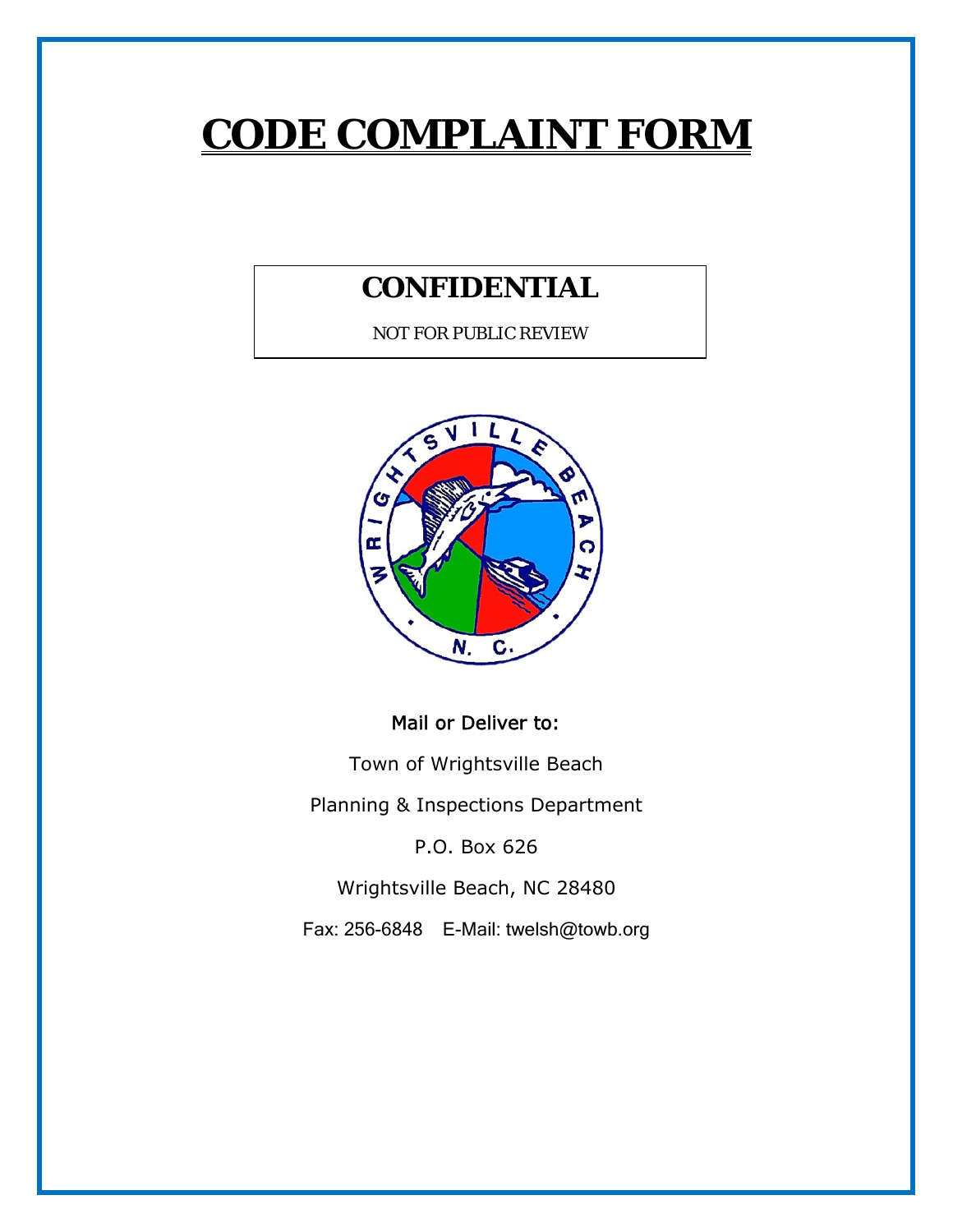#### Dear Customer,

Thank you for requesting a Complaint Form from the Wrightsville Beach Planning and Inspections Department. Please find attached the Code Complaint Form for describing your complaint.

Prior to completing the Code Complaint Form, please consider the following questions:

- 1. Have I contacted the person(s) causing the problem? Do they realize what they are doing may be a violation that affects me and other neighbors in the area?
- 2. Have I acted in good faith as a responsible neighbor?
- 3. Am I filing this complaint because I have a personal problem with an individual, rather than a sincere concern over a code violation?
- 4. Do I have any possible code violations on my own property?
- 5. If I sign this Code Complaint Form and the Town ultimately has to take administrative action such as fines or civil penalties, could I live with that outcome?

#### Confidentiality

The Code Enforcement Division shall make every effort to maintain confidentiality of the complaint. In some extreme cases, however, this may not be possible.

#### Time Line

First we will determine whether the Town has authority over the matter. If so, a timely investigation of the complaint will be made to determine an actual offense.

#### Violation Abatement

Next we will direct the violator to abate the violation within a prescribed time frame. The preferred outcome is to gain voluntary compliance. If compliance is not voluntary, the Town will proceed toward ultimate abatement by administrative citations, civil penalties (fines), court action and possibly criminal complaints.

#### Status Updates

At your request, The Code Enforcement Division shall provide status updates to the complainant.

Sincerely,

Planning & Inspections Department